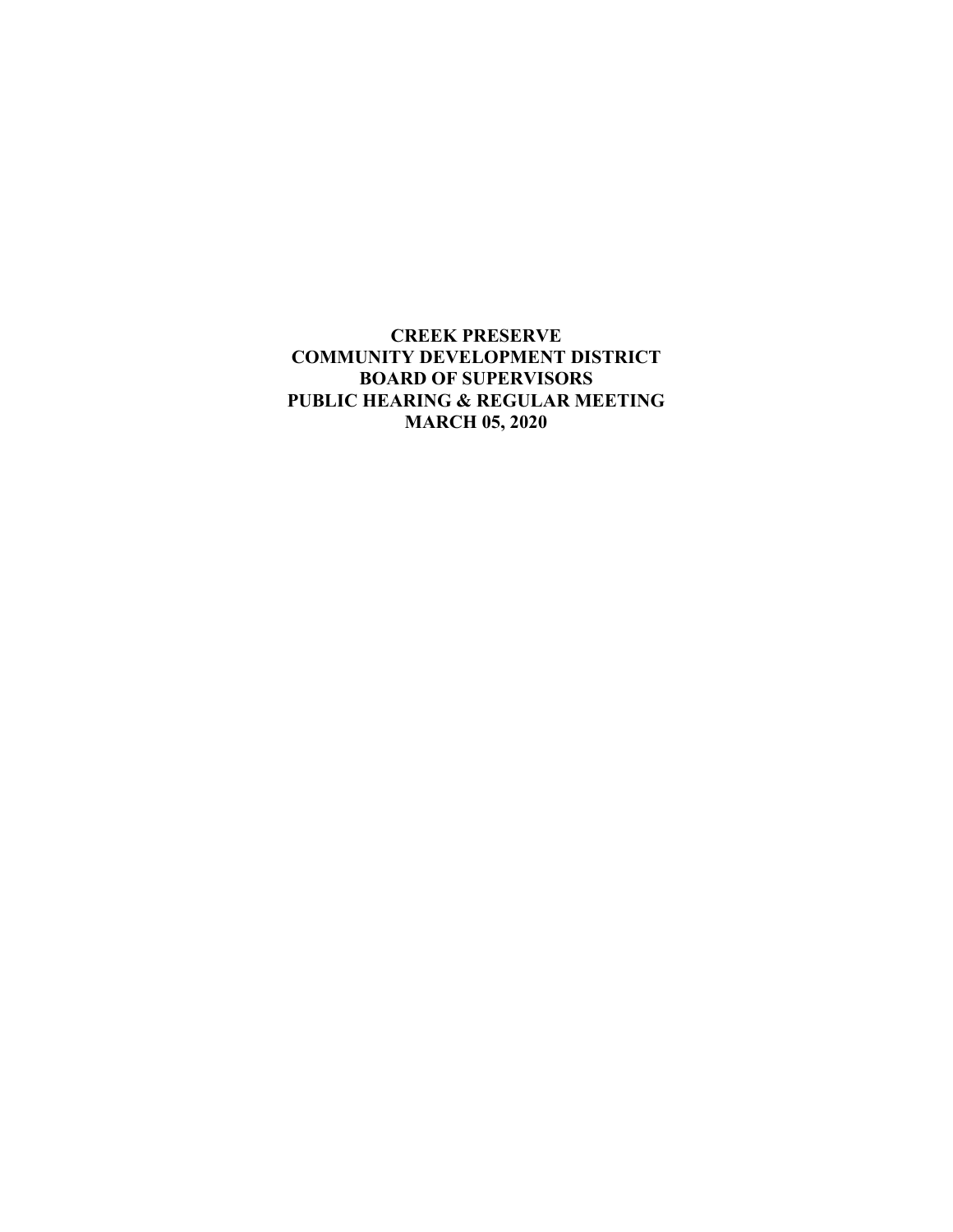# **CREEK PRESERVE COMMUNITY DEVELOPMENT DISTRICT AGENDA THURSDAY, MARCH 05, 2020**

#### **3:00 P.M.**

The Offices of Meritus Located at 2005 Pan Am Circle Suite 300, Tampa FL 33607

| <b>District Board of Supervisors</b> | Chairman                 | <b>Jeff Hills</b> |
|--------------------------------------|--------------------------|-------------------|
|                                      | Vice- Chairman           | Nick Dister       |
|                                      | Supervisor               | Ryan Motko        |
|                                      | Supervisor               | Laura Coffey      |
|                                      | Supervisor               | Kelly Evans       |
| <b>District Manager</b>              | Meritus                  | Debby Nussel      |
| <b>District Attorney</b>             | Straley, Robin, Vericker | John Vericker     |
| <b>District Engineer</b>             | Stantec                  | Tonja Stewart     |

#### *All cellular phones and pagers must be turned off while in the meeting room*

#### **The District Agenda is comprised of four different sections:**

The meeting will begin at **3:00 p.m.** Following the **Call to Order**, the public has the opportunity to comment on posted agenda items during the third section called **Public Comments on Agenda Items**. Each individual is limited to **three (3) minutes** for such comment. The Board is not required to take action at this time, but will consider the comments presented as the agenda progresses. The meeting will resume with the third section called **Business Items.** This section contains items for approval by the District Board of Supervisors that may require discussion, motions, and votes on an item-by-item basis. If any member of the audience would like to speak on one of the business items, they will need to register with the District Administrator prior to the presentation of that agenda item. Agendas can be reviewed by contacting the Manager's office at (813) 873-7300 at least seven days in advance of the scheduled meeting. Requests to place items on the agenda must be submitted in writing with an explanation to the District Manager at least fourteen (14) days prior to the date of the meeting. The fourth section is called **Consent Agenda**. The Consent Agenda section contains items that require the review and approval of the District Board of Supervisors as a normal course of business. The fifth section is called **Vendor/Staff Reports**. This section allows the District Administrator, Engineer, and Attorney to update the Board of Supervisors on any pending issues that are being researched for Board action. The sixth section is called **Supervisor Requests**. This is the section in which the Supervisors may request Staff to prepare certain items in an effort to meet the District's needs. The final section is called **Audience Questions, Comments and Discussion Forum**. This portion of the agenda is where individuals may comment on matters that concern the District. The Board of Supervisors or Staff is not obligated to provide a response until sufficient time for research or action is warranted.

Public workshops sessions may be advertised and held in an effort to provide informational services. These sessions allow staff or consultants to discuss a policy or business matter in a more informal manner and allow for lengthy presentations prior to scheduling the item for approval. Typically, no motions or votes are made during these sessions.

Pursuant to provisions of the Americans with Disabilities Act, any person requiring special accommodations to participate in this meeting is asked to advise the District Office at (813) 873-7300, at least 48 hours before the meeting. If you are hearing or speech impaired, please contact the Florida Relay Service at 7-1-1, who can aid you in contacting the District Office.

Any person who decides to appeal any decision made by the Board with respect to any matter considered at the meeting is advised that this same person will need a record of the proceedings and that accordingly, the person may need to ensure that a verbatim record of the proceedings is made, including the testimony and evidence upon which the appeal is to be based.